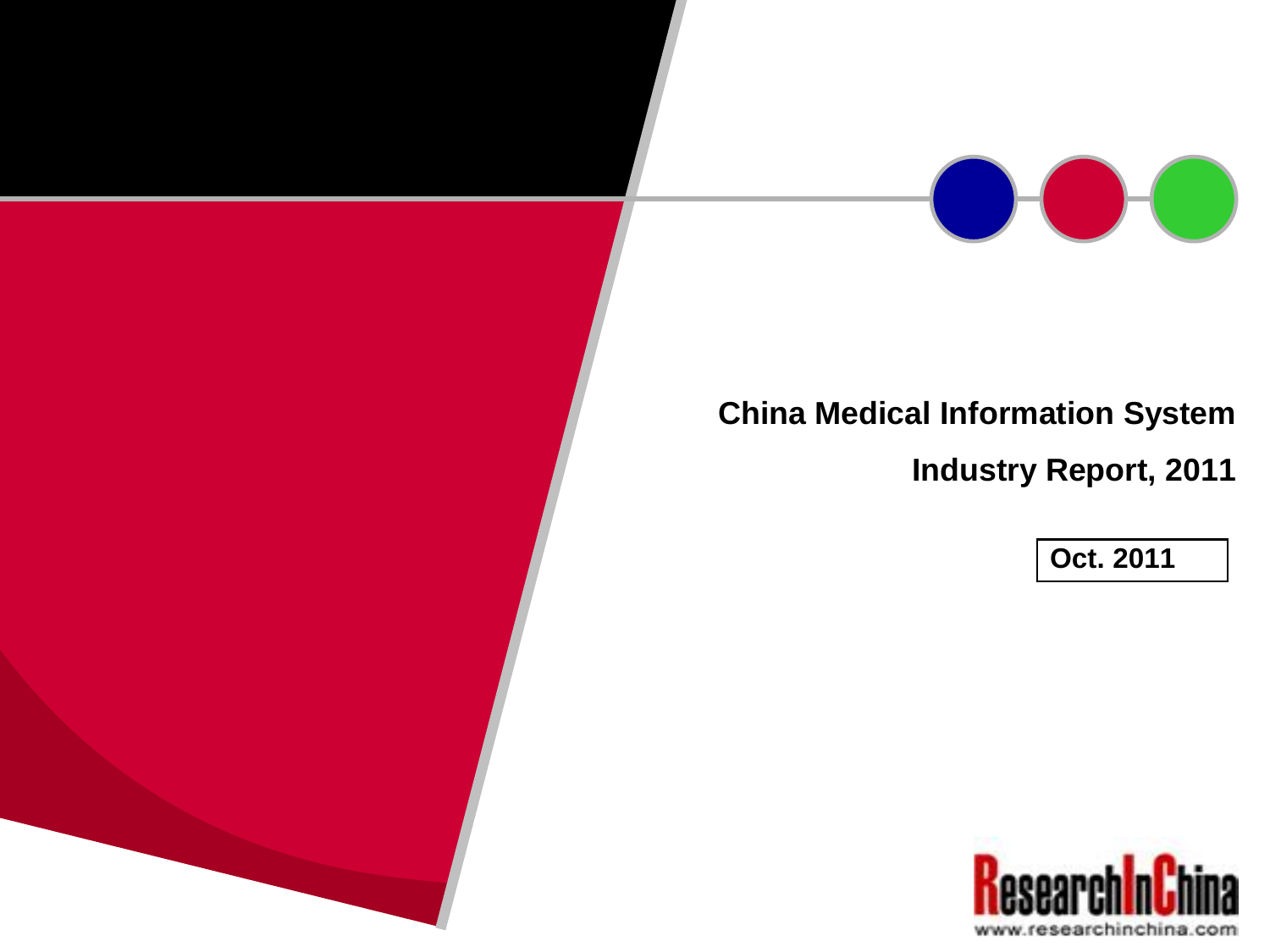# esearch n

The Vertical Portal for China Business Intelligence

### *This report*

- **Analyzes the development of China medical information system**
- **Focuses on development trend of Chinese medical information system.**
- **Highlights the operation of key medical information system enterprises in China.**

### **Related Products**

China Health Management Survey Report, 2011

China Oral Hypoglyceimic Agents (OHAs) Industry Report, 2010

China Interventional Cardiovascular Device Industry Report, 2010

China Insulin Industry Report, 2010

China Animal Vaccine Industry Report, 2010-2011

China Blood Products Industry Report, 2010-2011

Please visit our website to order this report and find more information about other titles at **www.researchinchina.com**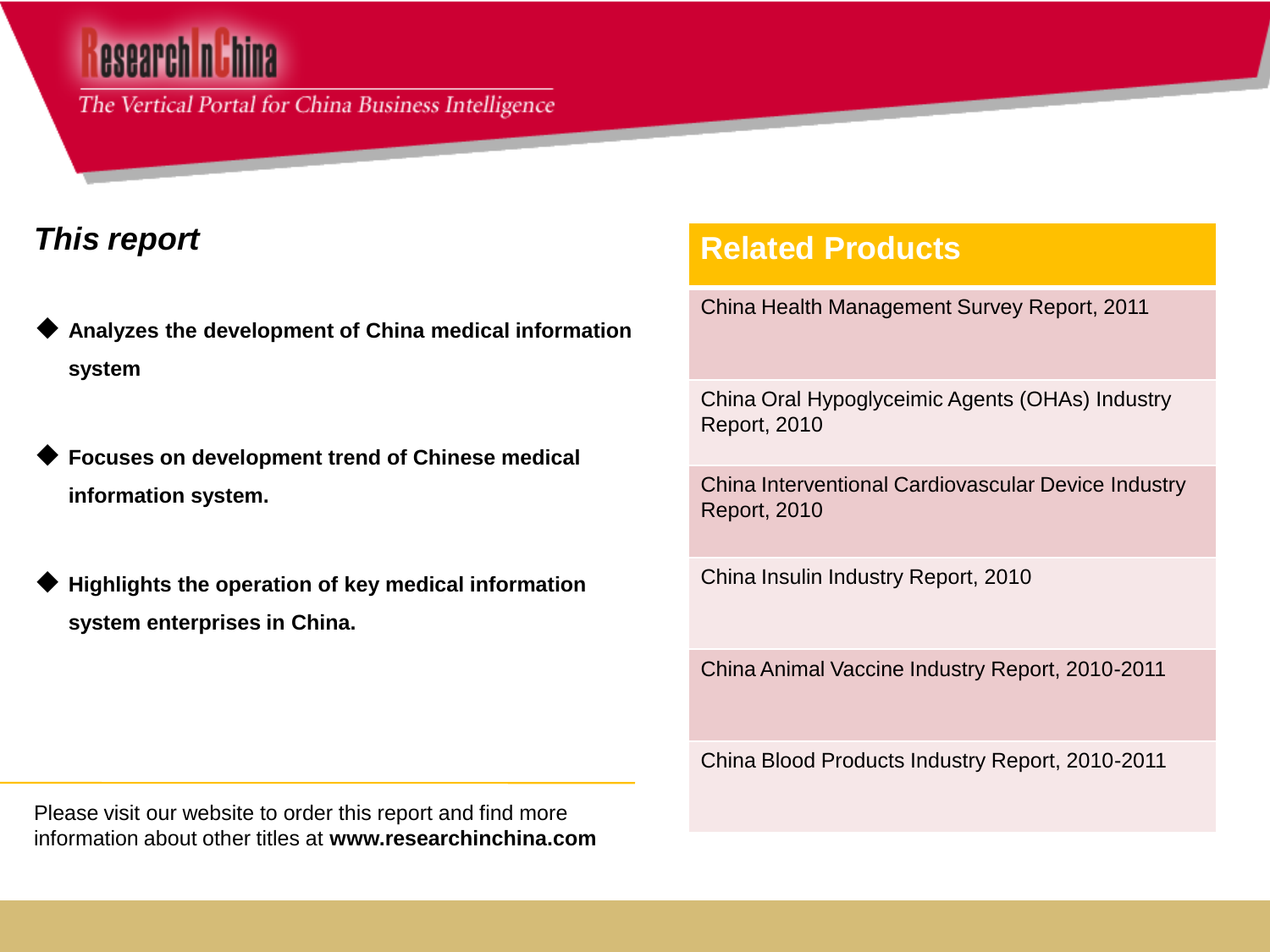## esearch <mark>n t</mark>hi

The Vertical Portal for China Business Intelligence

### **Abstract**

China medical information system is still in its infancy. On the one hand, medical information system construction is mainly focused on hospital information system, while the investment level is still lower. In 2009 the average investment in China hospital information system was only RMB1.9724 million, wherein RMB 2.114 million for first-class ones and RMB1.828 million for others. On the other hand, the charge-centered HIS system is highly popularized while the clinical management information system is rather lower. In 2010 China hospital doctor workstation system, PACS system, electronic medical records system and clinical decision support system showed the coverage rates of only 59.5%, 37.5%, 38.3% and 16.7% respectively.

Overall, during the 12th Five-Year Plan period, China medical information system market is expected to grow fast. In 2010 the investment reached RMB12.44 billion, which is expected to exceed RMB40 billion in 2015 with a compound average growth rate of 26.4%. In early 2011 the Ministry of Health completed the 12th Five-Year health information construction project planning work, established the "3521" project and promoted the medical information system process. Moreover, the unified work of the national social security card launched by the Ministry of Human Resources and Social Security will also bring a comprehensive information system upgrade.

China Medical Information System Industry Report, 2011 mainly includes the following:

- Status quo of China medical services, including medical resource allocation, medical efficiency and main existing problems;
- Policies, construction and investment of China medical information system;
- Analyze China's existing shortcomings through comparison with the status quo of medical information system in developed countries;
- Competitive pattern and trends of China medical information system market;
- Forecasts of China medical information system, involving investment scale, HIS, CIS, GMIS;
- Characteristics, operations and prospects of ten Chinese enterprises.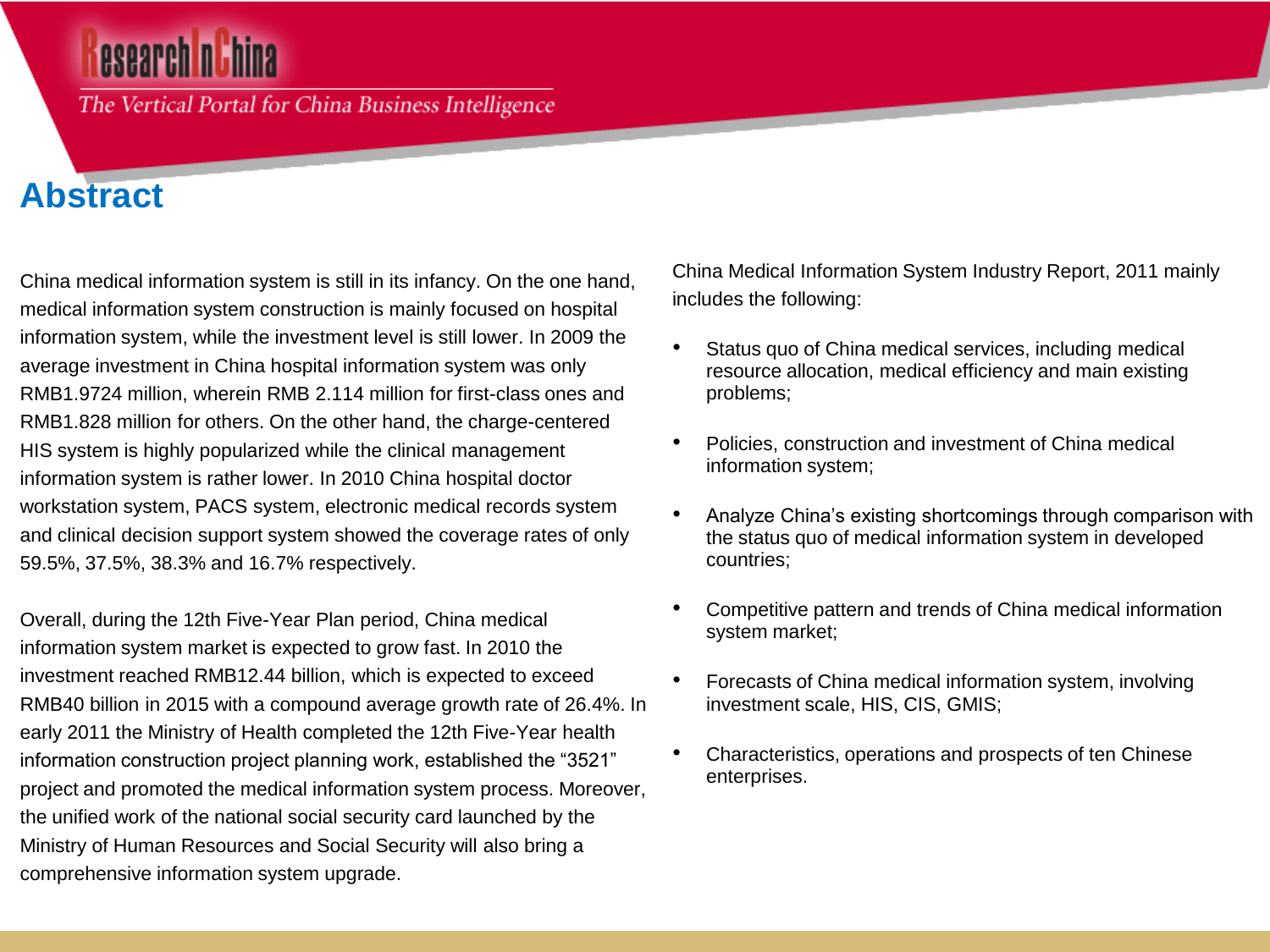The Vertical Portal for China Business Intelligence

#### **China's Investment in Medical Information System, 2010-2015 (Unit: RMB bn)**



#### Source: ResearchInChina

There is no administrative restrictions and barriers in China medical information system market, in which lies a lower industrial concentration. In 2009 the total market share by Winning Software, Neusoft Medical, Tianjian Technology, DHC Software and Zhonglian Information accounted for no more than 30%. There is a great difference between the downstream customer – hospital management systems in China and abroad, therefore, most foreign companies enter Chinese market via joint ventures.

In the future, with the increased investment in regional medical information system and hospital information system, there will be higher requirements on registered capital, revenue size, certification qualification, etc. for enterprises involving in China medical information system, as well as further compressed living space for small companies, thus the industrial merger and acquisition will be significantly increased. Thereinto, with greater advantages in brand, capital, technology, etc., leading enterprises will occupy more market share.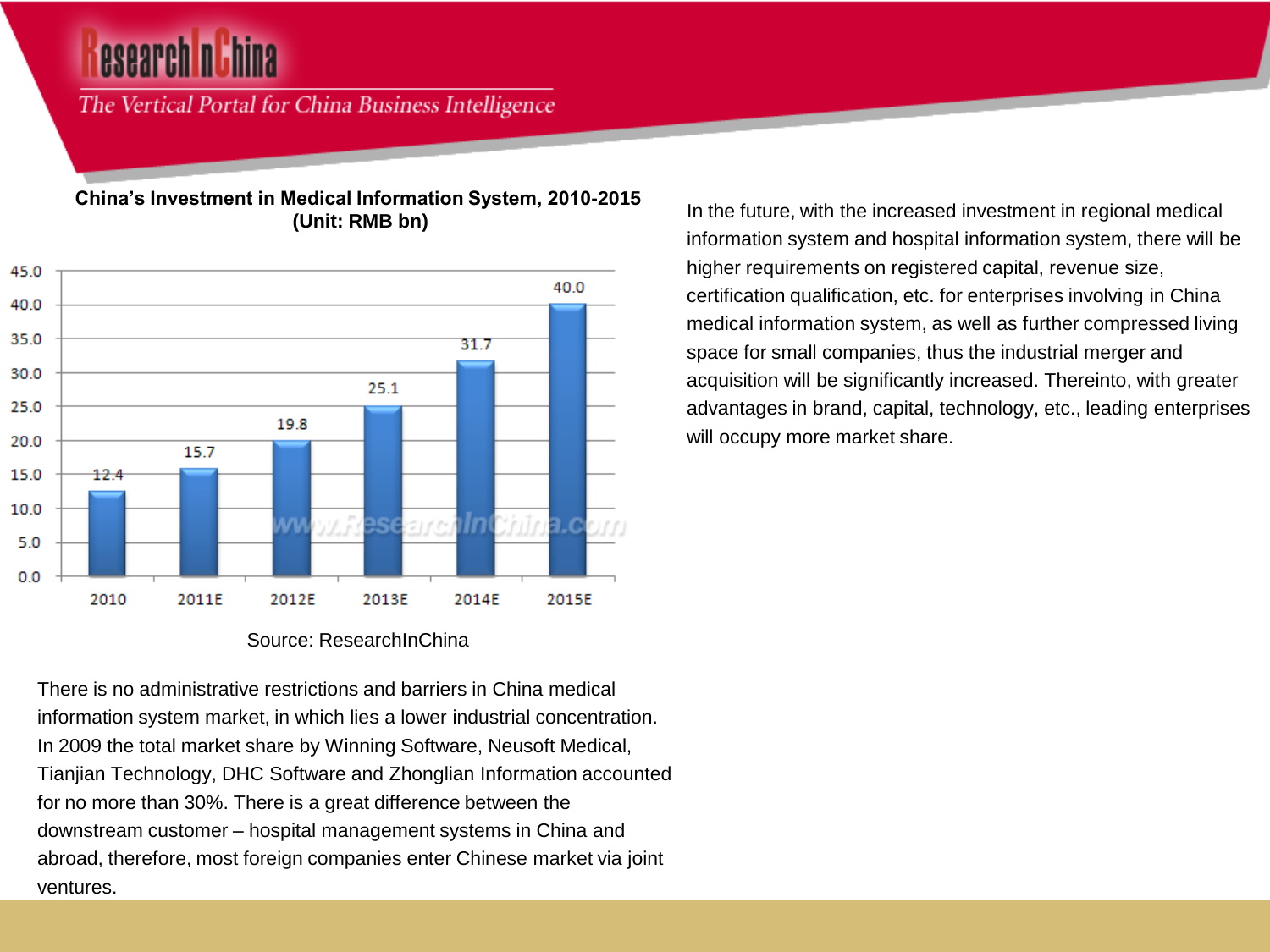## esearch nuhina

#### The Vertical Portal for China Business Intelligence

## *Table of contents*

- **1. Overview of Medical Information System**
- 1.1 Definition of Medical Information System
- 1.2 Classification of Medical Information System

#### **2. Development of Medical Information System in China**

- 2.1 Current situation of Medical Services
- 2.1.1 Medical and Health Resources Configure Unbalanced
- 2.1.2 Low Efficiency of Health Care Resources waste Resources
- 2.2 Policies of Medical Information System in China
- 2.3 Construction progress of Medical Information System in China
- 2.3.1 Policies to Promote the Process of Chinese Medical Information System
- 2.3.2 Capital Input of Chinese Medical Information System
- 2.4 Competition of Chinese Medical Information System

#### **3. Construction of International Medical Information System**

- 3.1 Progress of Developed Countries Medical Information System
- 3.1.1 England
- 3.1.2 USA
- 3.1.3 Japan
- $3.1$  *A* Korea
- 3.2 Overview of American Medical Information **System**
- 3.2.1 Present Situation
- 3.2.3 Market Distribution
- 3.3 Comparison of Chinese and American Medical Information System

#### **4. Development Trend of Chinese Medical Information System**

- 4.1 Chinese Medical Information System expected to Fast-growing
- 4.1.1 HIS, CIS will Expand the Market **Capacity**
- 4.1.2 MIS and CIS Integration is Low
- 4.2 Accelerated the Construction of Primary Health Institutions
- 4.3 Social Security Card Promote Information System Comprehensive Upgrade
- 4.4 Leading Enterprises will Increase Market **Share**

#### **5. Analysis of Key Enterprises**

- 5.1 Winning Software
- 5.1.1 Introduction
- 5.1.2 The Operation of Winning Software
- 5.1.3 Equity Investment Projects and Development Prospects
- 5.2 Neusoft Medical
- 5.2.1 Introduction
- 5.2.2 The Operation of Neusoft Medical

5.2.3 Development Prospects of "Xikang" Health Management Platform 5.2.4 Development Prospects of Medical System Business 5.3 DHC 5.3.1 Introduction 5.3.2 The Operation of DHC 5.3.3 Development Prospects 5.4 Tianjian Technology 5.4.1 Introduction 5.4.2 Development Prospects 5.5 Wonders Information 5.5.1 Introduction 5.5.2 The Operation of Wonders Information 5.5.3 Equity Investment Projects 5.6 UF medical 5.6.1 Introduction 5.6.2 Development Prospects 5.7 Enjoyor Share 5.7.1 Introduction 5.7.2 The Operation of Enjoyor Share 5.7.3 Smart Health 5.8 Yilianzhong 5.8.1 Introduction 5.8.2 The Operation of Yilianzhong 5.8.3 Development Prospects 5.9 Zhonglian soft 5.9.1 Introduction 5.9.2 Development Prospects 5.10 Kingdee Medical 5.10.1 Introduction 5.10.2 Development Prospects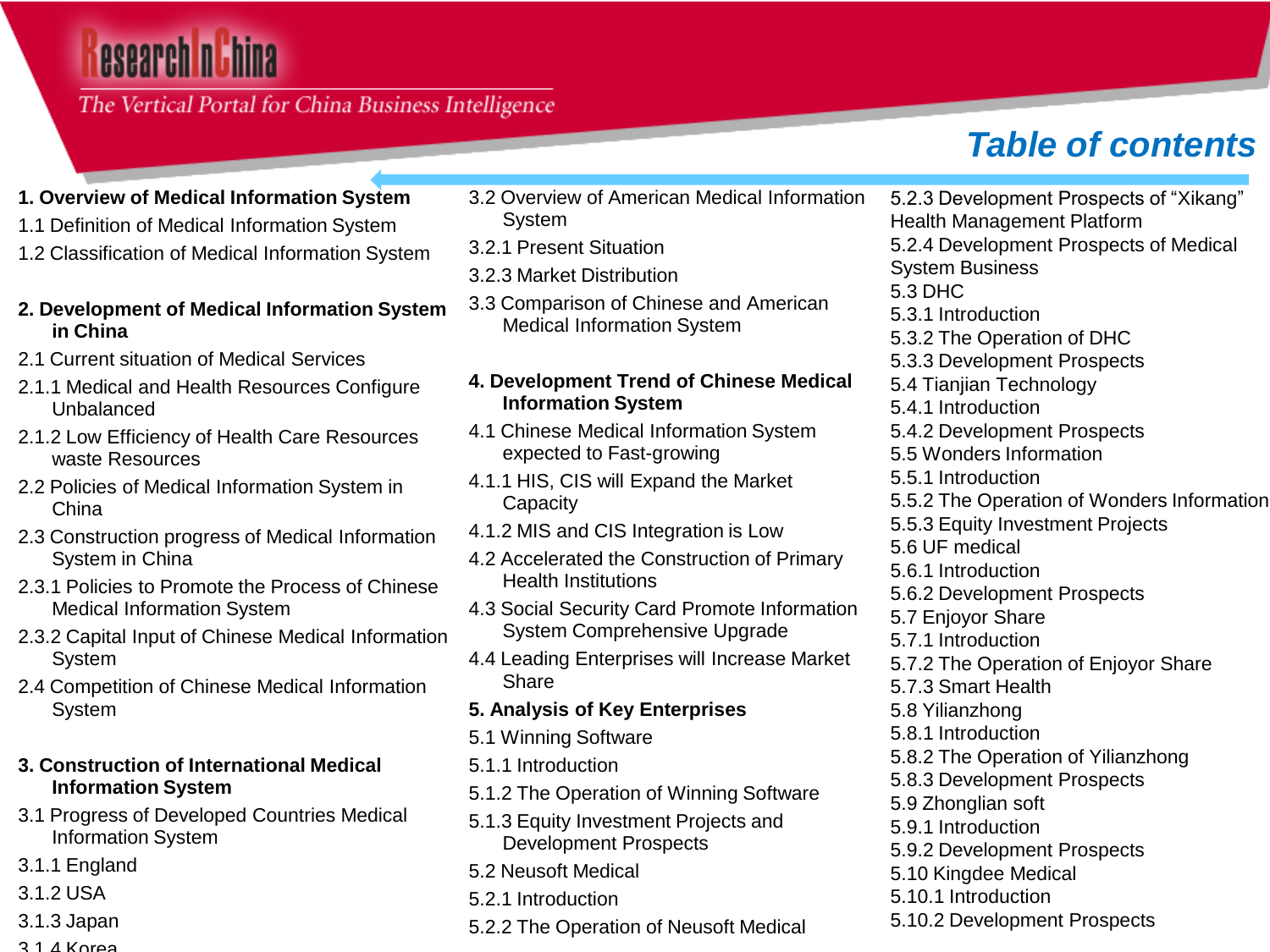# esearch nuhina

### The Vertical Portal for China Business Intelligence

### *Selected Charts*

- Classification of medical information system
- classification, function and subsystem of medical information in narrow sense
- Total Number of Healthcare Institutions in China, 2006-2010
- number of healthcare institutions and beds in China,2009-2010
- Number of beds in healthcare institutions by region in China (per thousand population), 2009
- Medical service workloads and bed occupancy rate of hospital in China(by Level)
- Treatment Flow of one Hospital in China
- Medical Information System Solutions for Easing Difficulty in Seeing a Doctor
- Policies on medical information in China, 2011
- Policies on medical information in China, 2002-2010
- construction of hospital information system in china,2007
- comparison of clinical information subsystems by coverage,2007 and 2010
- hospital information system investment in china by region
- Funds of Different levels of Hospitals investing in Information System in China,2009
- Market Share of Medical Solutions in China, 2008
- Revenue Scale of Leading Medical Information Manufacturers in China, 2010
- Medical Expenses in the USA, 1970-2010
- Medical IT Expenses in the USA, 2001-2008
- IT Budget of Hospitals in the USA, 2010
- Industry Chain Distribution of Medical IT Suppliers in the USA
- China's Investments in Medical Information System,2010-2015
- Implementation of Clinical Information System in Chinese Hospitals, 2010
- Construction of Rurual Three-level Medical System in China, 2009-2010
- Construction of Sanitation Service System in Communities around China, 2009-2010
- Categories and Functions of Winning software product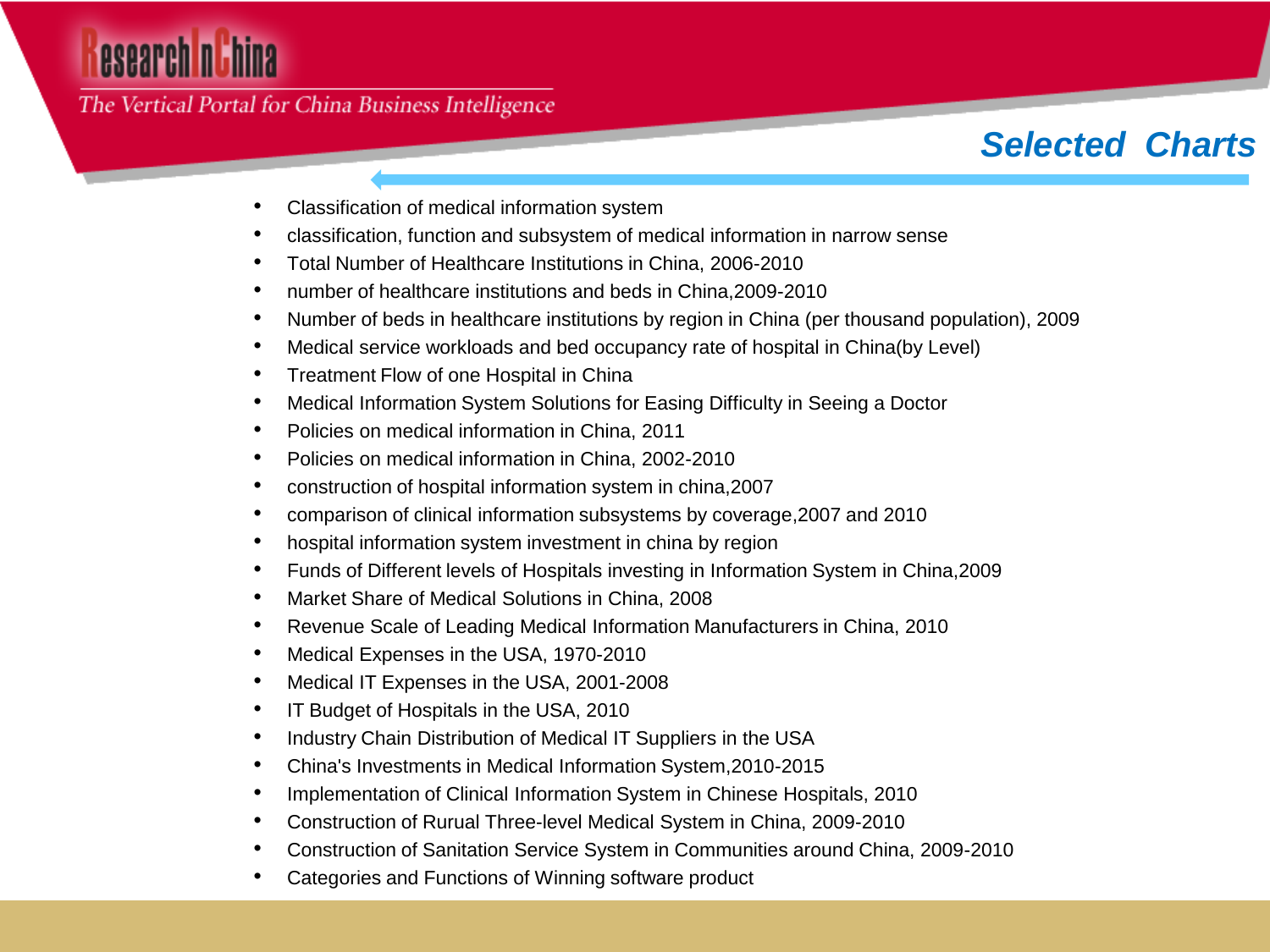# esearch ni hina

The Vertical Portal for China Business Intelligence

## *Selected Charts*

- Operating Revenue and Total Profit of Winning Software, 2008-2011H1
- Gross Margin and Net Profit Margin of Winning Software, 2008-2011H1
- Operating Revenue of Winning Software by Product, 2010
- Operating Revenue of Winning Software by Region, 2010
- Projects with IPO raised funds of Winning Software
- Regional Marketing Center of Winning software
- Operating Revenue and Total Profit of Neusoft Medical, 2008-2011H1
- Operating Revenue and Net Income of DHC, 2008-2011H1
- Operating Revenue of DHC by Industry, 2010
- Operating Revenue of DHC by Region, 2010
- Operating Revenue and Net Income of Wonders Information, 2007-2011H1
- Major Business of Wonders Information
- Equity investment projects and investment of Wonders Information
- G series product System of UF medical
- Operating Revenue and Net Income of Enjoyor Share, 2008-2011H1
- Operating Revenue of Enjoyor Share by Product, 2009-2011H1
- Operating Revenue of Enjoyor Share by Region, 2011H1
- Operating Revenue and Net Income of Yilianzhong, 2008-2011H1
- Operating Revenue of Yilianzhong by Region, 2011H1
- Issued 700 million new cards to estimate the corresponding market
- Products and Solutions of Zhonglian soft